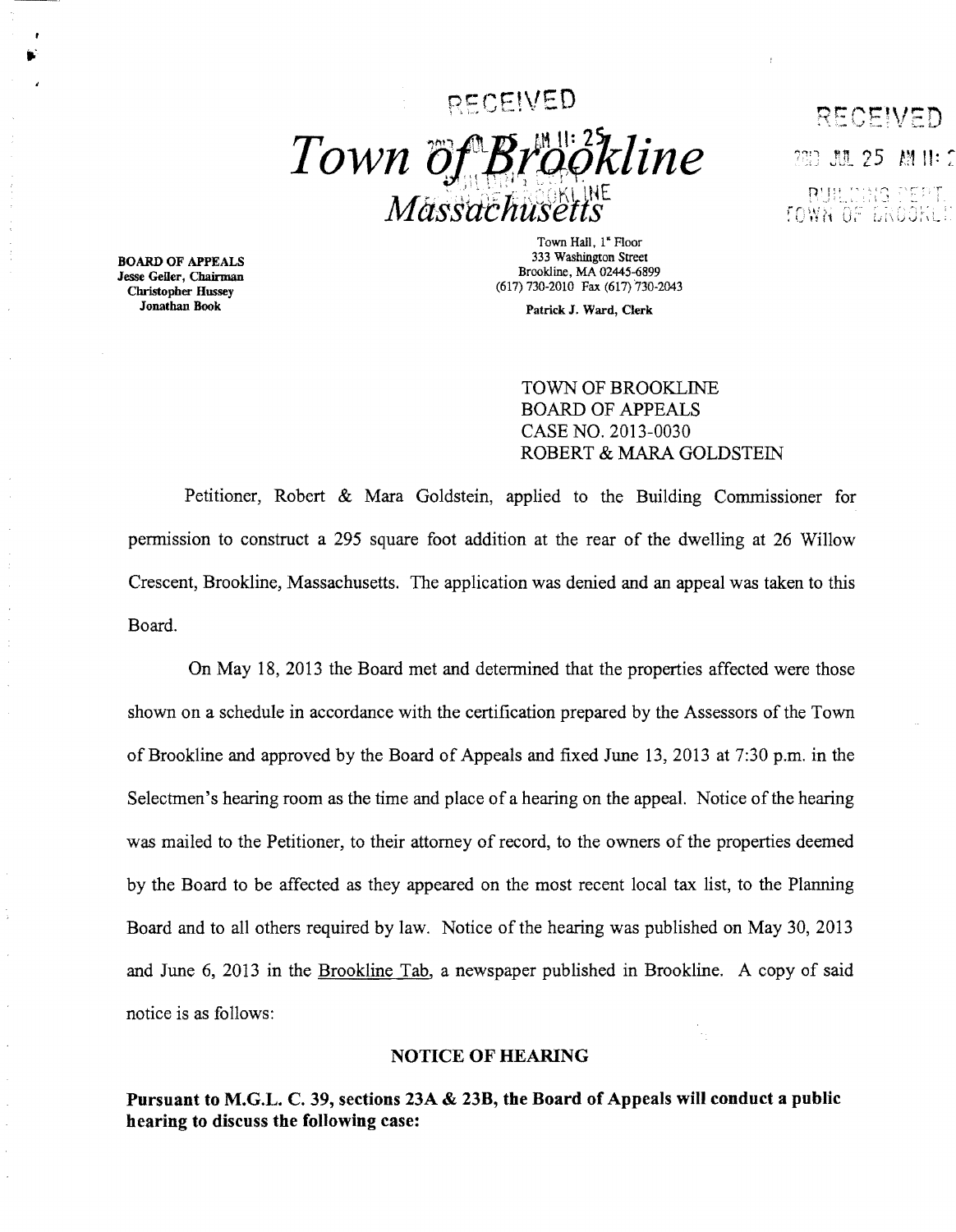### Petitioner: Robert & Mara Goldstein

Owner: Robert & Mara Goldstein Location of Premises: 26 Willow Crescent, Brookline, MA Date of Hearing: June 13, 2013 Time of Hearing: 7:30 p.m. Place of Hearing: Selectmen's Hearing Room, 6<sup>th</sup> Floor

A public hearing will be held for a variance and/or special permit from:

- 1. Section 5.09.2.j: Design Review
- 2. Section 5.22.3.c: Exceptions to Maximum Floor Area Ration (FAR)
- 3. Section 5.43: Exceptions to Yard & Setback Regulations
- 4. Section 5.70: Rear Yard Requirements
- 5. Section 8.02: Alteration or Extension

of the Zoning By-Law to construct a 295 square foot addition at the rear ofthe dwelling.

Said premise located in a S-10 district.

*Hearings, once opened, may be continued by the Chair to a date and time certain. No further notice will be mailed to abutters or advertised in the TAB. Questions regarding whether a hearing has been continued, or the date and time ofany hearing may be directed to the Zoning Administrator at* 617-734-2134 *or check meeting calendar at:http://calendars. town. brookline. ma.usIMasterTownCalandarl? F ormID= 158.* 

The Town of Brookline does not discriminate on the basis of disability in admission to, access to, *or operations of its programs, services or activities. Individuals who need auxiliary aids for*  effective communication in programs and services of the Town of Brookline are invited to make *their needs known to the ADA Coordinator, Stephen Bressler, Town of Brookline, 11 Pierce Street, Brookline, MA 02445. Telephone:* (617) *730-2330; TDD* (617) *730-2327.* 

# Jesse Geller Christopher Hussey Jonathan Book

At the time and place specified in the notice, this Board held a public hearing. Present at the hearing was Chairman Jesse Geller, and Board Members Jonathan Book and Mark Zuroff. The case was presented by the attorney for the petitioner, Robert L. Allen, Jr., Law Office of Robert L. Allen, Jr. LLP, 300 Washington Street, Second Floor, Brookline, Massachusetts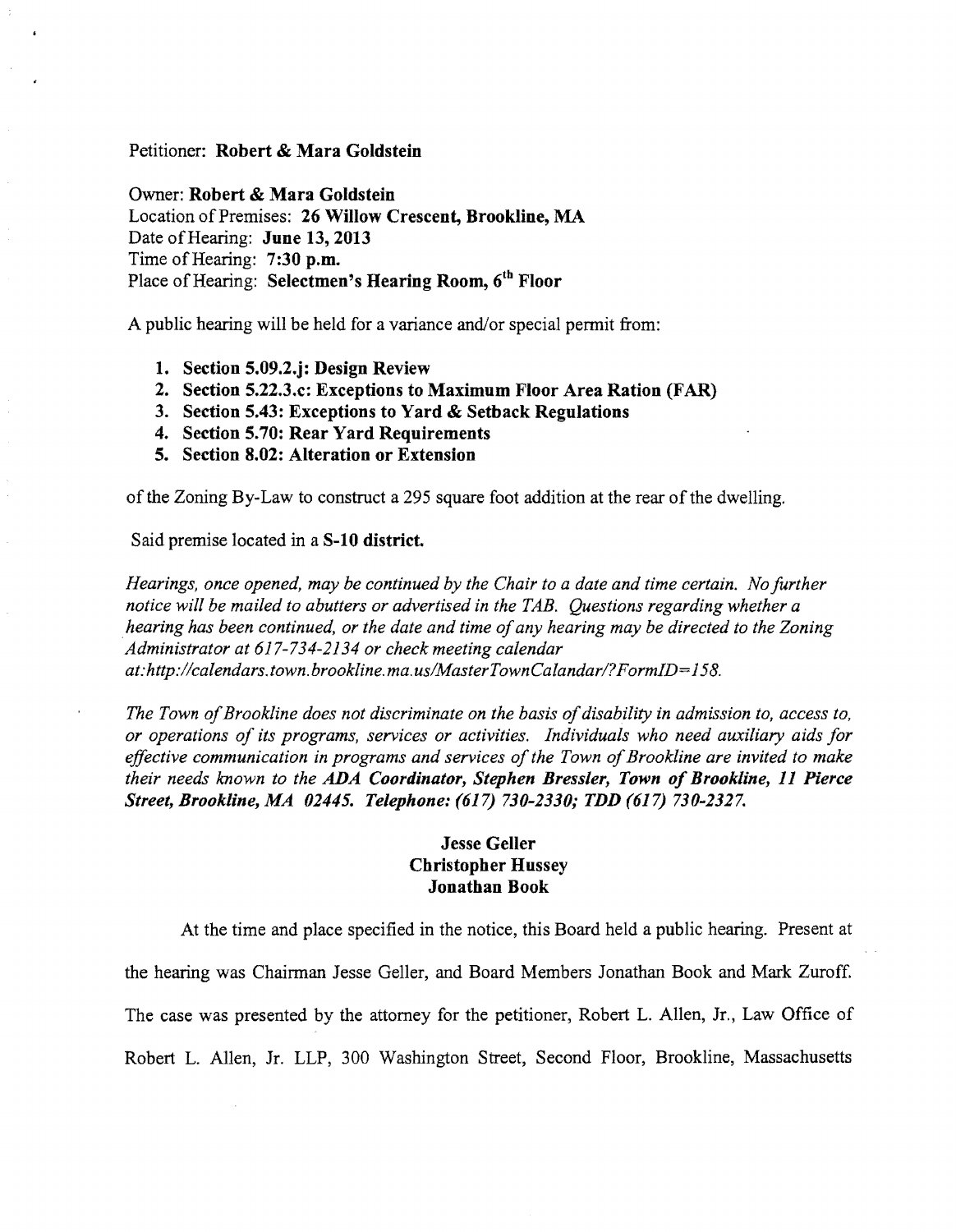02445. Also in attendance were Robert and Mara Goldstein, the petitioners and owners of 26 Willow Crescent and Paul Lukez, the petitioner's architect.

Zoning Board of Appeals Chairman Jesse Geller, called the hearing to order at 7:30 p.m. Attorney Allen stated that the Petitioner originally proposed a 295 square foot addition to create a mudroom and expand the kitchen at the rear of the dwelling, but the revised proposal currently before the Zoning Board of Appeals reduces the addition to 288 square feet.

 $\hat{\vec{r}}$ 

Attorney Allen presented to the Board a background of the property, stating that 26 Willow Crescent is a single-family dwelling built in 1925 that is similar in style and overall size to other properties in the neighborhood. Attorney Allen stated the property is located to the South ofCleveland Circle, off Elliot Street, in the Heath School area.

Attorney Allen stated the original proposal included a 295 square foot addition to create a mudroom with a coat rack for the children and to expand the kitchen. Attorney Allen stated the Planning Board was in support of the proposal and acknowledged that two members would have been in support, if the owners moved the addition back three feet to shrink it vertically. Attorney Allen stated the decision was difficult because the closet is an important part of the mudroom and would be compromised by the Planning Board's suggestion. In response to recommendations by the Planning Board and the abutting neighbor, Attorney Allen stated the owners reduced the footprint of the addition by one foot and changed the roof to a hip roof to give the appearance of reducing the roof by three feet. Further, a complete shadow study was completed to examine what the impact would be on the abutting property. Attorney Allen stated the addition is a minimal request and qualifies for relief under **Section 5.22** of the Zoning By-Law.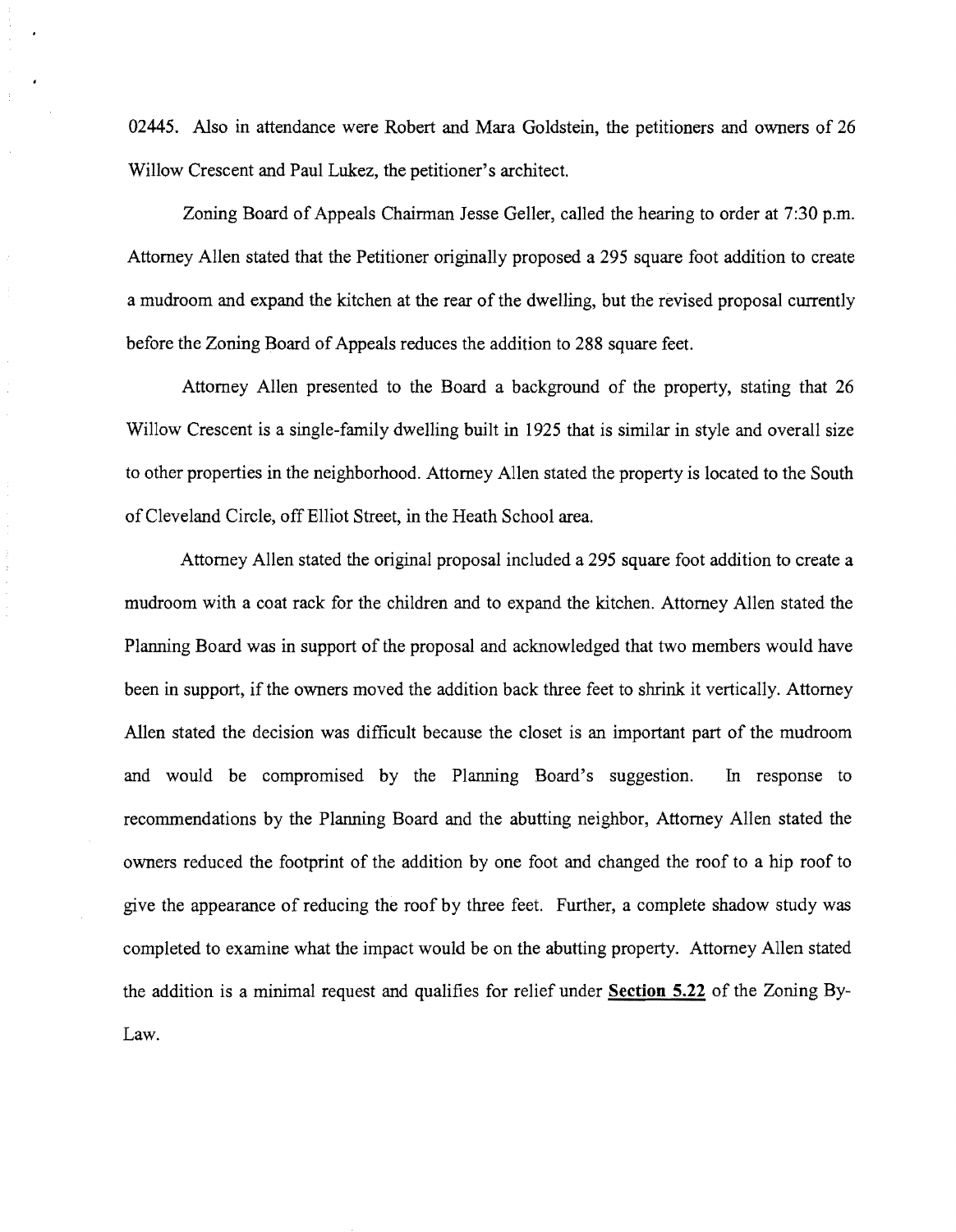The petitioner's architect, Paul Lukez, of 19 Mason Street, Lexington, Massachusetts, presented the revised plans to the Board, stating the addition is similar to those in the neighborhood and the materials and design were modified based on recommendations made by the Planning Board. Mr. Lukez stated the substitution of the hip roof would significantly reduce the impact of the shadow, which was evidenced by animations presented on the shadow path at different times of the year. Zoning Board Member Mark Zuroff inquired about the existing fence and trees in the animation. Mr. Lukez responded that everything in the animation already exists. As an alternative, Mr. Lukez presented the addition surrounded by a six-foot fence and additional landscaping. Mr. Lukez concluded by stating that although the alternative was available to the petitioner's by right, the petitioners' have worked in close consideration of the neighbors to minimize the impact of the design and do not wish to explore the alternative option.

 $\frac{3}{2}$ 

Attorney Allen then resumed his presentation to the Zoning Board of Appeals. Attorney Allen asked for relief under **Section 5.09.2.j** of the Zoning By-Law, whereby any exterior addition for which a special permit is requested pursuant to **Section 5.22** is subject to design review standards. The most relevant sections of the design review standards include the following:

Preservation of Trees and Landscape: The subject property has a significant amount of landscaped area and the proposal will not disturb any of the existing trees or landscaping.

Relation of Buildings to Environment: The proposed addition is planned for the rear of the dwelling and the massing fits the residential scale of the neighborhood.

Relation of Building to the Form of Streetscape and the Neighborhood: The proposed addition does not affect the streetscape as it will not be visible from the street.

In addition, Attorney Allen suggested the Zoning Board of Appeals grant special permit relief under **Section 5.22.3c** of the Zoning By-Law to increase the floor area of a dwelling by less than 350 square feet, provided the resulting floor area is not more than 150% of the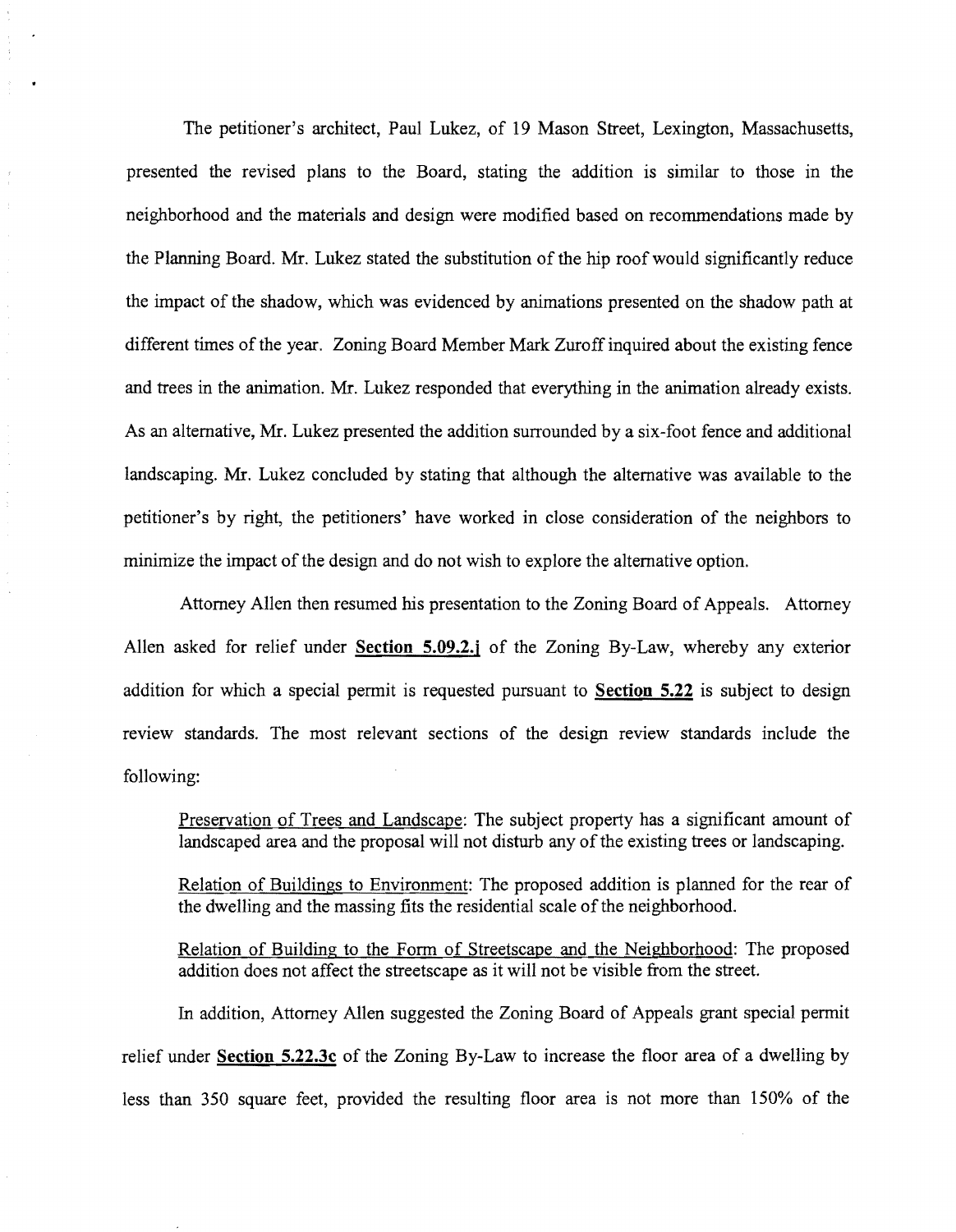permitted area. Attorney Allen stated the revised proposal includes a 288 square foot addition, thereby reducing the total requested floor area from 4,480 square feet to 4,472 square feet and the proposed floor area percentage from 123% to 121%.

Attorney Allen stated that under **Section 5.43** of the Zoning By-Law, the Zoning Board of Appeals may waive yard and setback requirements as well as rear yard requirements under **Section 5.70** if counterbalancing amenities are provided. Attorney Allen stated the lot is unique insofar as the Zoning By-Laws are interpreted, because what would be considered a side yard becomes a rear yard. Attorney Allen stated that if **Section 5.43** of the Zoning By-Law were interpreted strictly, the area to build the original house would have been limited because the rear yard setback goes through the existing kitchen and garage because a significant portion of the lot would not be buildable. Attorney Allen stated the counterbalancing amenities include both a landscaping plan and a revised fence plan; amenities consistently approved by the Zoning Board of Appeals. Furthermore, Attorney Allen stated the petitioners would install high quality materials throughout the project based on the Planning Board suggestion that the material used match the existing material.

Finally, Attorney Allen discussed relief under **Section 8.02.2** of the Zoning By-Law, whereby a special permit is required under **Section 9.05** of the Zoning By-Law to alter and/or extend a non-conforming structure. As for **Section 9.05** of the Zoning By-Law, Mr. Allen noted: (1) the specific site is an appropriate location where several similarly sized additions have been added to the neighborhood; (2) there will be no adverse affect to the neighborhood where the addition is in the rear and visually consistent with the neighborhood; (3) no nuisance or serious hazard to vehicles or pedestrians exists; (4) adequate and appropriate facilities will be provided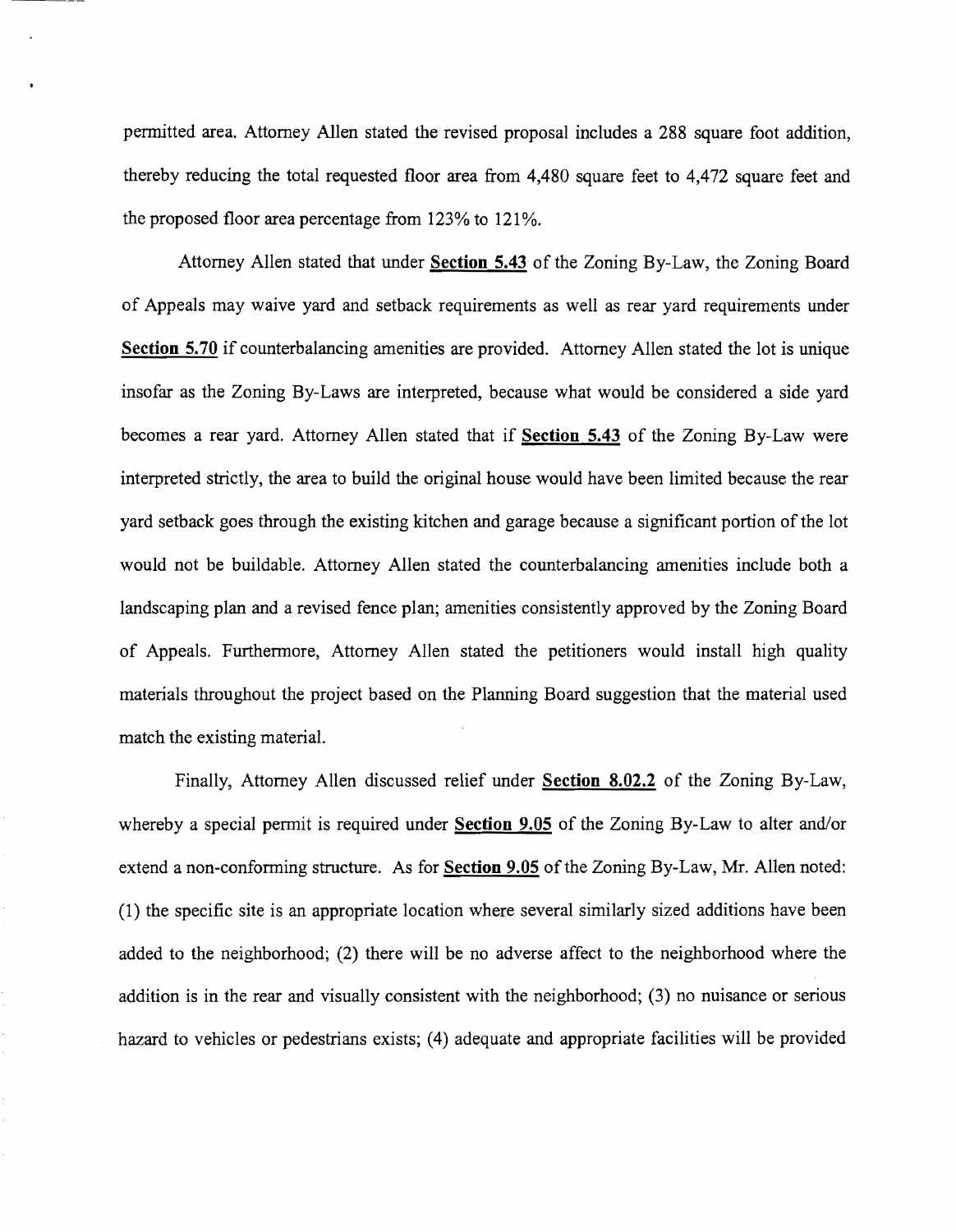for the proper operation; and (5) development will not have a significant adverse effect on the supply of housing available for low and moderate income people.

 $\bar{\beta}$ 

 $\frac{1}{2}$ 

 $\bar{\infty}$ 

Attorney Allen stated that the Planning Board was mostly supportive of this proposal, however two Planning Board members wanted the petitioners to reduce the addition by 3 feet. Attorney Allen stipulated it is impossible to know whether their votes would have changed given the revised plan to reduce the addition by I foot and add a hip roof. Attorney Allen stated unlike 90% of additions that expand area like the kitchen or the social part of the house these petitioners meet the standards for a small addition that would give them an area for additional storage for the family of 5.

The Board Members then asked several questions about the proposal. Zoning Board Member Mark Zuroff inquired about whether there was a prior grant of relief or expansion to the house and whether the rear addition was pre-existing. Attorney Allen recognized that there was an expansion, but noted the building jacket did not include a building permit. Attorney Allen stated that under **Section 5.22.3.c** of the Zoning By-Law any prior grant was ''by right," which has been interpreted by the Zoning Board of Appeals to include expansion to the attic and/or basement. Attorney Allen stated that according to **Section 5.22.I.c** of the Zoning By-Law, additional floor area must be allowed if the Certificate of Occupancy for the original construction was granted at least ten years prior to the date of the application. Thus, Attorney Allen stated where **Section 5.22.I.c** of the Zoning By-Law provides the general definition for **Section 5.22** of the Zoning By-Law, even if the addition was undertaken in accordance with a building permit, it does not constitute as of right improvements because it is beyond the 10-year period prescribed by the Zoning By-Law.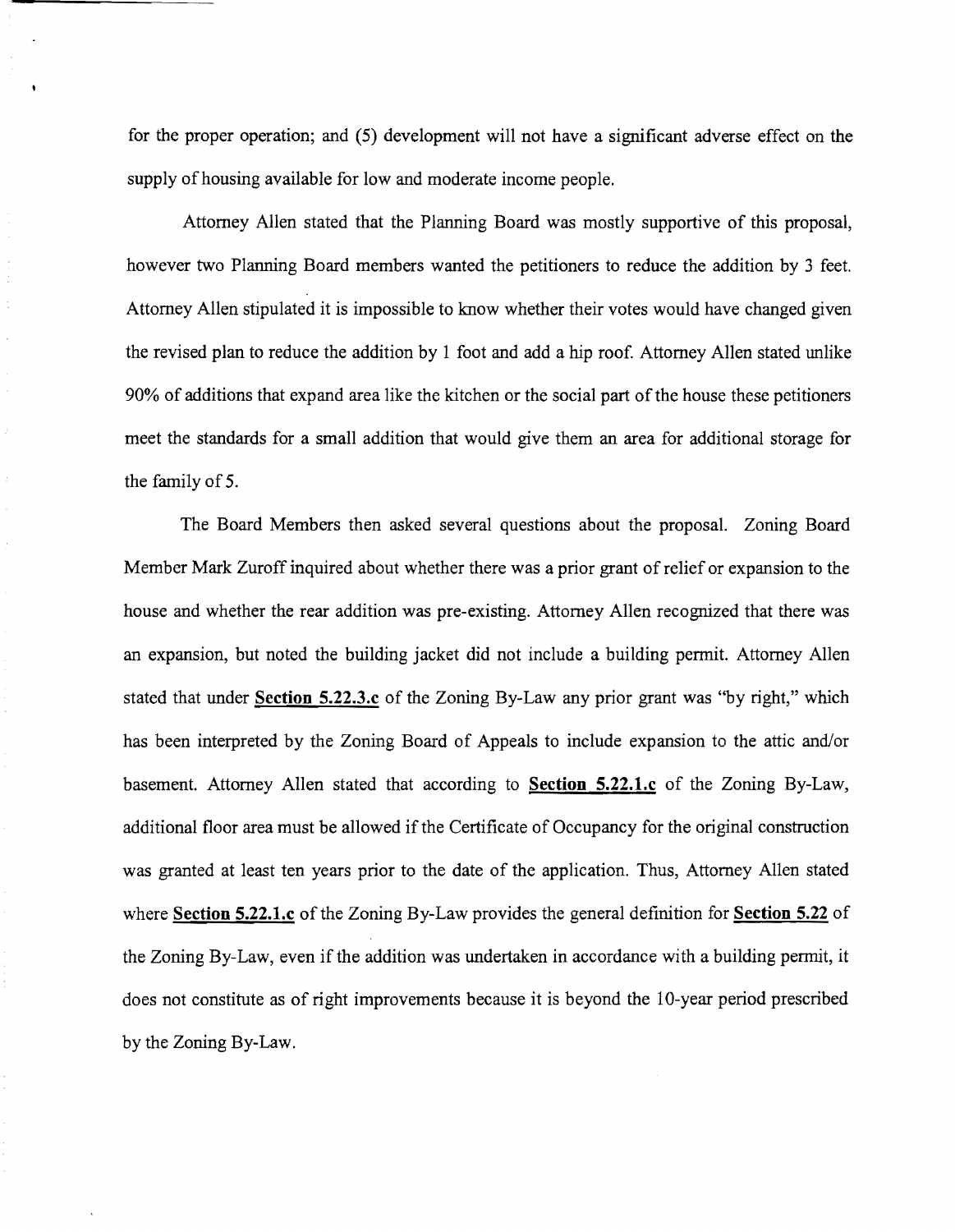Chairman Jesse Geller asked if anyone present wanted to speak in favor of the application. Adam Riemer, 1732 Beacon Street, spoke of his familiarity with the project and felt it would be a great addition to the neighborhood. Robert Helman, 47 Taylor Crossway, spoke in favor of the petitioners' ability to improve their lifestyle and live more comfortably. Lewis Eisenberg, 27 Willow Crescent, spoke in favor or the proposal stating that he had no objection to the addition because it preserved the style and integrity of the neighborhood.

Chairman Geller asked if there was anyone present who wished to speak in opposition of this application. Attorney Jacob Walters, 27 Harvard Street, spoke on behalf of Elliot and Sharon Rivo who immediately abut the petitioners at 20 Willow Crescent. Attorney Walters presented evidence of an addition built in 1996. Attorney Walters argued that **Section 5.22.3.c of**  the Zoning By-Law prohibits the granting of relief under that Section if there was a prior grant of additional floor area as of right or by special permit. Attorney Walters acknowledged that there was no evidence of issuance of a building permit or special permit relief for the prior addition. Furthermore, Attorney Walters contested the Building Department's denial letter and argued that it would have been different if the building jacket was complete.

Laura Curtis-Hayes, Senior Town Planner for the Town of Brookline, delivered the findings of the Planning Board:

#### **FINDINGS**

#### **Section 5.09.2.j** - Design Review

|  |  |  |  | <b>Section 5.22.3.c</b> – Exceptions to Maximum Floor Area Ratio (FAR) for Residential Units |
|--|--|--|--|----------------------------------------------------------------------------------------------|
|  |  |  |  |                                                                                              |

| <b>Dimensional Requirements</b> | <b>Required</b> | <b>Existing</b> | Proposed   | <b>Relief</b>   |
|---------------------------------|-----------------|-----------------|------------|-----------------|
| <b>Floor Area Ratio</b>         | .30             | .35             | .37        | Special Permit* |
| <b>Floor Area Percentage</b>    | 100%            | 115%            | 121%       | Special Permit* |
| <b>Total Floor Area</b>         | $3,633$ s.f.    | $4.184$ s.f.    | 4.472 s.f. | Special Permit* |

\* Under *Section 5.22.3.c*, the Board of Appeals grant a special permit to increase the floor area of a dwelling by less than 350 square feet, provided the resulting floor area is not more than 150% of the permitted floor area.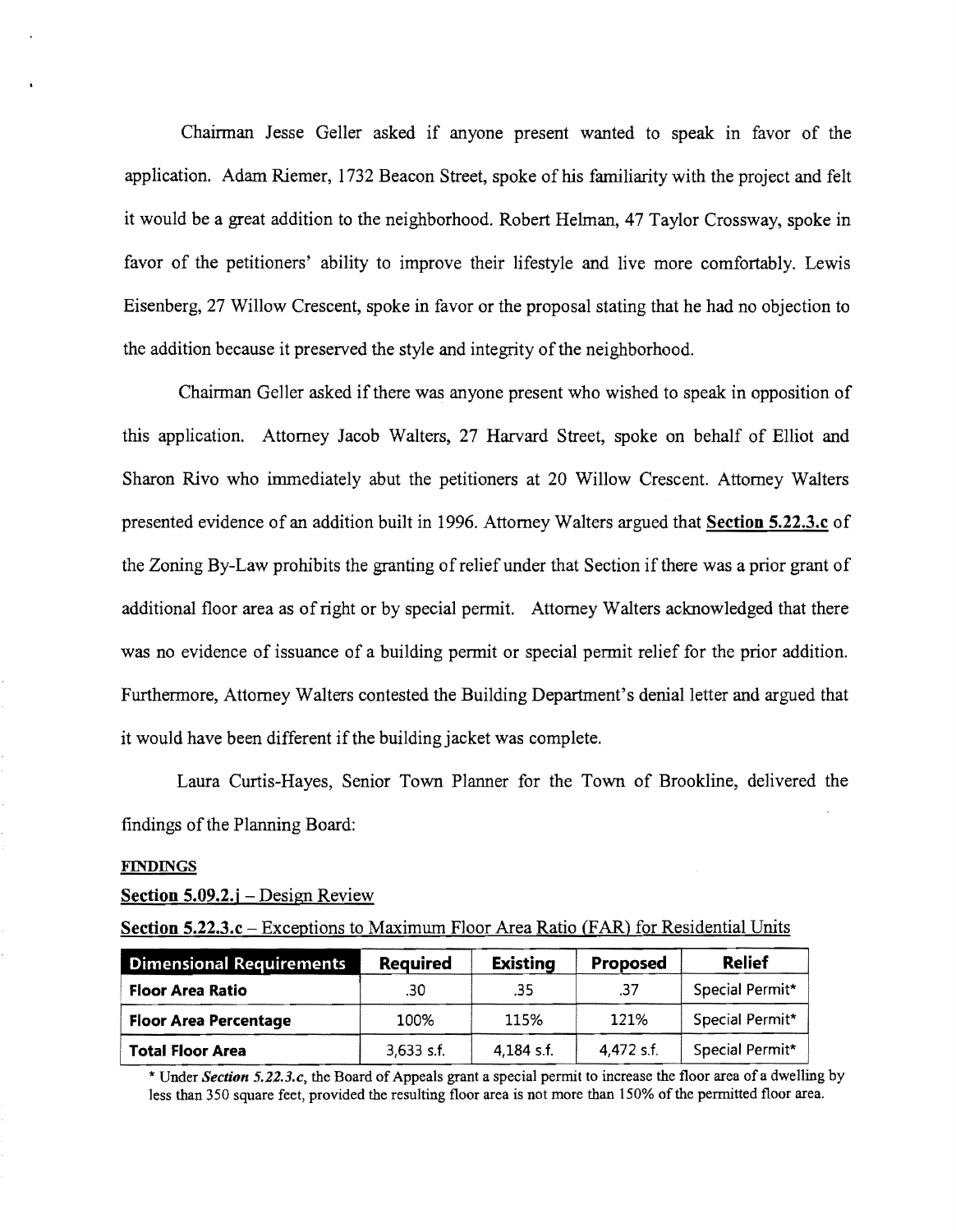## **Section 5.43** - Exceptions to Yard and Setback Requirements

Yard and setback requirements may be waived if a counterbalancing amenity is provided.

## **Section 5.70 - Rear Yard Requirements**

| Dimensional Requirements | Required | <b>Existina</b> | Proposed | <b>Relief</b>   |
|--------------------------|----------|-----------------|----------|-----------------|
| <b>Rear Yard Setback</b> | 30       |                 | 10       | Special Permit* |

\* Under *Section 5.43*, the Board of Appeals may waive yard and setback requirements if a counterbalancing amenity is provided.

## Section 8.02.2 - Alteration or Extension

A special permit is required to alter a pre-existing nonconforming structure.

Ms. Curtis-Hayes stated the Planning Board was mostly supportive of the requested relief to increase the floor area by 295 square feet. Two members of the Planning Board voted against the proposal because they thought the applicant should push the wall back by three feet, and would have voted for the project if the applicant had agreed to do so. The area of the proposed addition is largely shielded by a row of trees from the affected properties. The applicant's desire is for the roof of the addition to be constructed with standing seam copper that will extend to cover existing floor area. The Planning Board recommended that the applicant install additional landscaping to serve as a counterbalancing amenity required for a special permit. Therefore, the Planning Board recommends approval (Voted 4-2) of the plans by Paul Lukez Architecture, submitted  $4/17/13$  subject to the following conditions:

- 1. Prior to the issuance of a building permit, the applicant shall submit final floor plans and elevations subject to the review and approval of the Assistant Director of Regulatory Planning.
- 2. Prior to the issuance of a building permit, the applicant shall submit a final site and landscape plan indicating all counterbalancing amenities, subject to the review and approval of the Assistant Director of Regulatory Planning.
- 3. Prior to the issuance of a building permit, the applicant shall submit to the Building Commission for review and approval for conformance to the Board of Appeals decision: 1) a final site plan stamped and signed by a registered engineer or land surveyor; 2) final floor plans and building elevations stamped by an architect; and 3)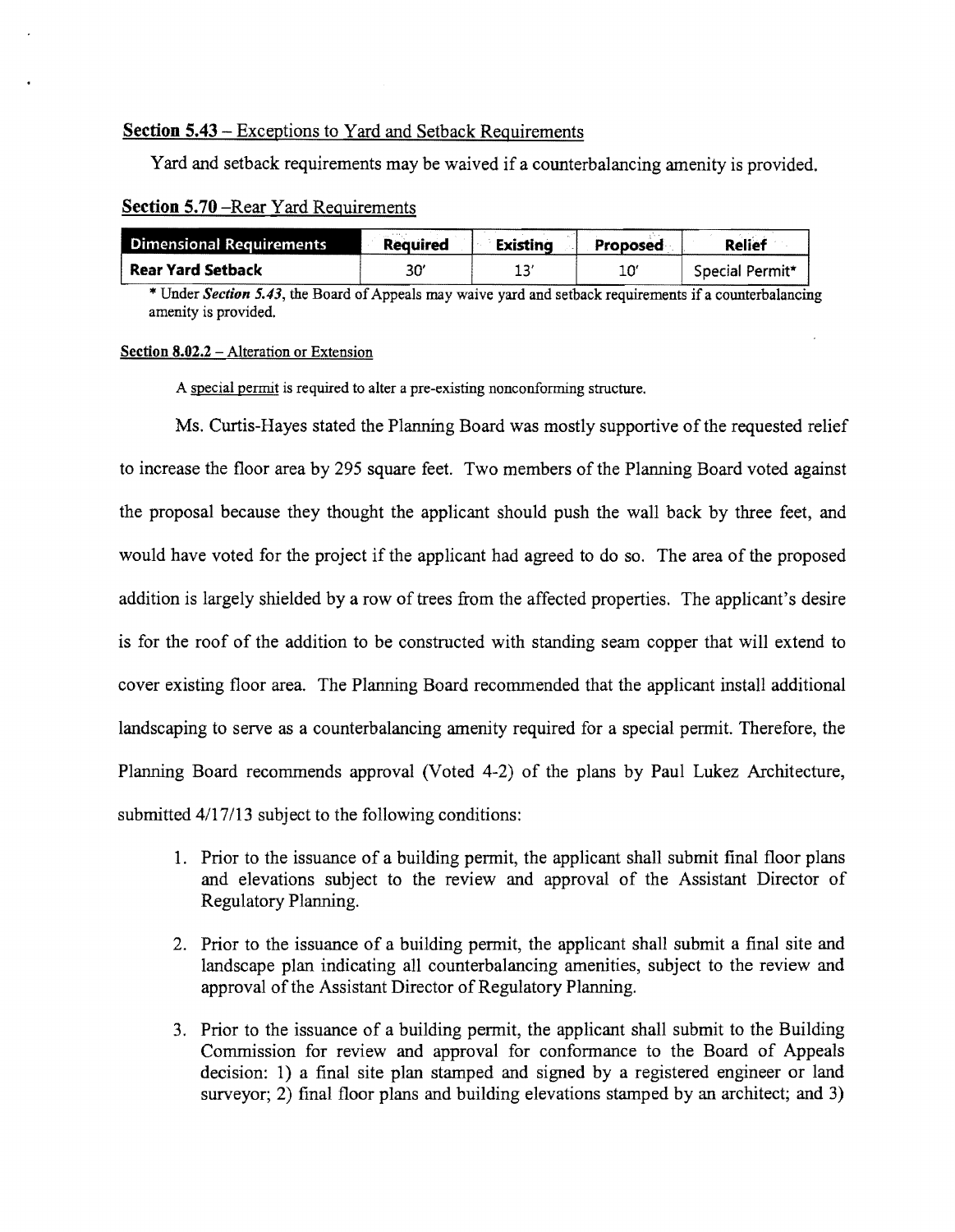evidence that the Board of Appeals decision has been recorded at the registry of Deeds.

Chairman Geller then called upon Michael Yanovitch, Chief Building Inspector, to deliver the comments of the Building Department. Mr. Yanovitch stated the building jacket for the property was incomplete. Mr. Yanovitch explained that **Section 5.22** of the Zoning By-Law permits expansion of the basement or attic where FAR permits additional square footage. Mr. Yanovitch stated if there was a previous addition, it was granted with a valid building permit, as of right more than ten years ago. Chairman Geller asked Mr. Yanovitch to confirm that there was no record of a special permit in the Town of Brookline and asked if there was evidence of a special permit in the chain of title. Attorney Allen stated that without doing a full title search, there was no record of a special permit or variance in the Norfolk Registry of Deeds. Zoning Board of Appeals Member Jonathan Book asked if the screened-in porch, replaced by the addition in 1996, counted towards FAR. Mr. Yanovitch stated there was not enough information to determine whether the screened-in porch was utilized as open space.

Chairman Geller asked if the predecessor Zoning By-Laws would have required the previous owners to obtain special permit relief for the 1996 addition. Attorney Allen stated affirmatively. Mr. Yanovitch confirmed that **Section 5.22.3** of the Zoning By-Law existed in 1996, and stated special permit relief would have been required. Attorney Allen agreed with Chairman Geller and Mr. Yanovitch that the addition was not original to the house. Chairmap Geller asked if the previous owners would have needed special permit relief. Attorney Allen stated that it was difficult to know whether the screened-in porch was existing FAR.

Chairman Geller asked whether - in the event special permit relief was previously required, and overlooked – this another bite at the apple essentially rewarding the applicant for their predecessor's failure to comply with the legal requirements. Attorney Allen stressed the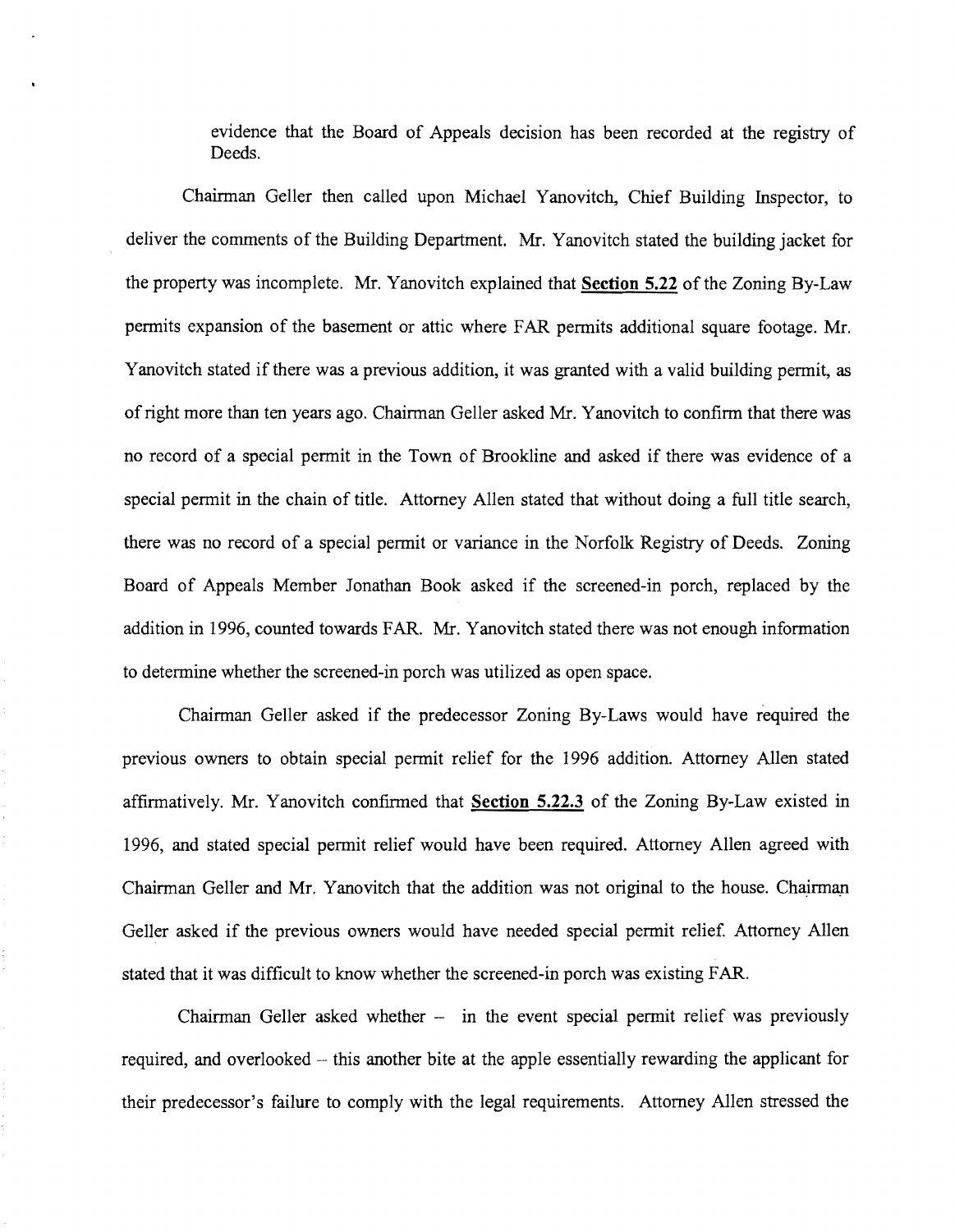importance of the 10-year provision under M.G.L. Chapter 40A, Section 7 as he suggested must be read into **Section S.22.I.c** of the Zoning By-Law and stipulated that it was put in as a specific definition for floor area for **Section 5.22** of the Zoning By-Law. Chairman Geller acknowledged that a lO-year provision was placed in **Section 5.22.1** the general provisions for **Section 5.22** of the Zoning By-Law but questioned Mr. Allen's interpretation. Attorney Allen stated that he believed that **Section S.22.1.c** was clear on its face and the intent was meant to describe FAR.

Senior Town Planner Ms. Curtis-Hayes stated the language in **Section 5.22** of the Zoning By-Laws published in 1994 was substantially the same. Zoning Board Member Jonathan Book stated the 1994 Zoning By-Laws would have been the version in effect at the time of the 1996 addition. Attorney Allen stated **Section 5.22** of the Zoning By-Law has not changed according to the Amendments to the Text.

Attorney Allen assured the Board that the petitioners' reached out to each neighbor, giving special consideration to the abutters at 20 Willow Crescent. Attorney Allen stated the petitioners have spent a significant amount of time and money on architectural fees to show the Board an accurate impact, albeit a de minimis one, that the addition will have on the abutters. Attorney Allen stated **Section S.22.1.c** of the Zoning By-Law makes it clear that where there is no special permit, the addition should be allowed under **Section 5.22.3.** of the Zoning By-Law because it is under 350 square feet.

In deliberation, Zoning Board of Appeals Member Jonathan Book stated the addition is modest and was unconvinced the abutting view would be affected. Board Member Mark Zuroff stated that neighbors do not have rights of view and agreed that **Section S.22.3.e** of the Zoning By-Law lists specific requirements, and without evidence of a special permit in 1996, the special permit should be granted. In addition, Board Member Zuroff stated that the opposition is really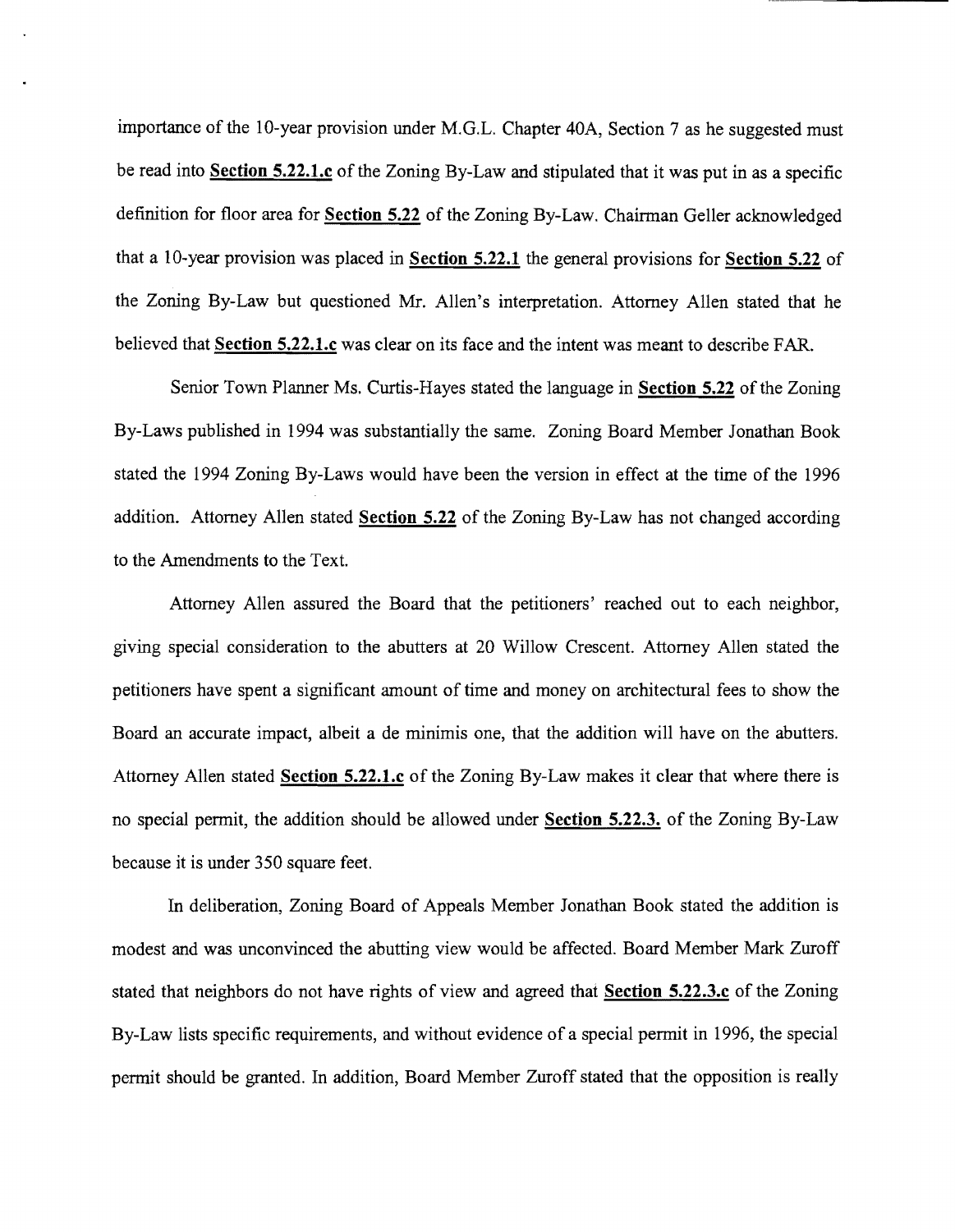in the nature of a private neighbor dispute where the neighborhood is generally in favor of the addition. Chairman Geller stated that applying the strict language of Section 5.22 of the Zoning By-Law, Attorney Allen is correct. In particular, Chairman Geller noted that no evidence was provided of the prior issuance of a building pennit or of a special pennit and the evidence otherwise provided by Attorney Walters does not support rejection ofthis application.

The Board then determined, by unanimous vote that the requirements for special permit relief from the requirements of  $5.09$ ,  $5.20$ ,  $5.70$ , and Section  $8.02.2$  of the Zoning By-Law as requested pursuant to Sections 5.09.2.j.,  $5.22.3.c$  5.43 and 9.05 of the Zoning By-Law were met. The Board made the following specific findings pursuant to said Section 9.05:

- a. The specific site is an appropriate location for such a use, structure, or condition.
- b. The use as developed will not adversely affect the neighborhood.
- c. There will be no nuisance or serious hazard to vehicles or pedestrians.

d. Adequate and appropriate facilities will be provided for the proper operation of the proposed use.

Accordingly, the Board voted unanimously to grant the requested relief for a 288 square

foot addition in accordance with the revised plans subject to the following conditions:

- 1. Prior to the issuance of a building permit, the applicant shall submit final floor plans and elevations subject to the review and approval of the Assistant Director of Regulatory Planning.
- 2. Prior to the issuance of a building permit, the applicant shall submit a final site and landscape plan indicating all counterbalancing amenities, subject to the review and approval of the Assistant Director of Regulatory Planning.
- 3. Prior to the issuance of a building permit, the applicant shall submit to the Building Commission for review and approval for conformance to the Board of Appeals decision: 1) a final site plan stamped and signed by a registered engineer or land surveyor; 2) final floor plans and building elevations stamped by an architect; and